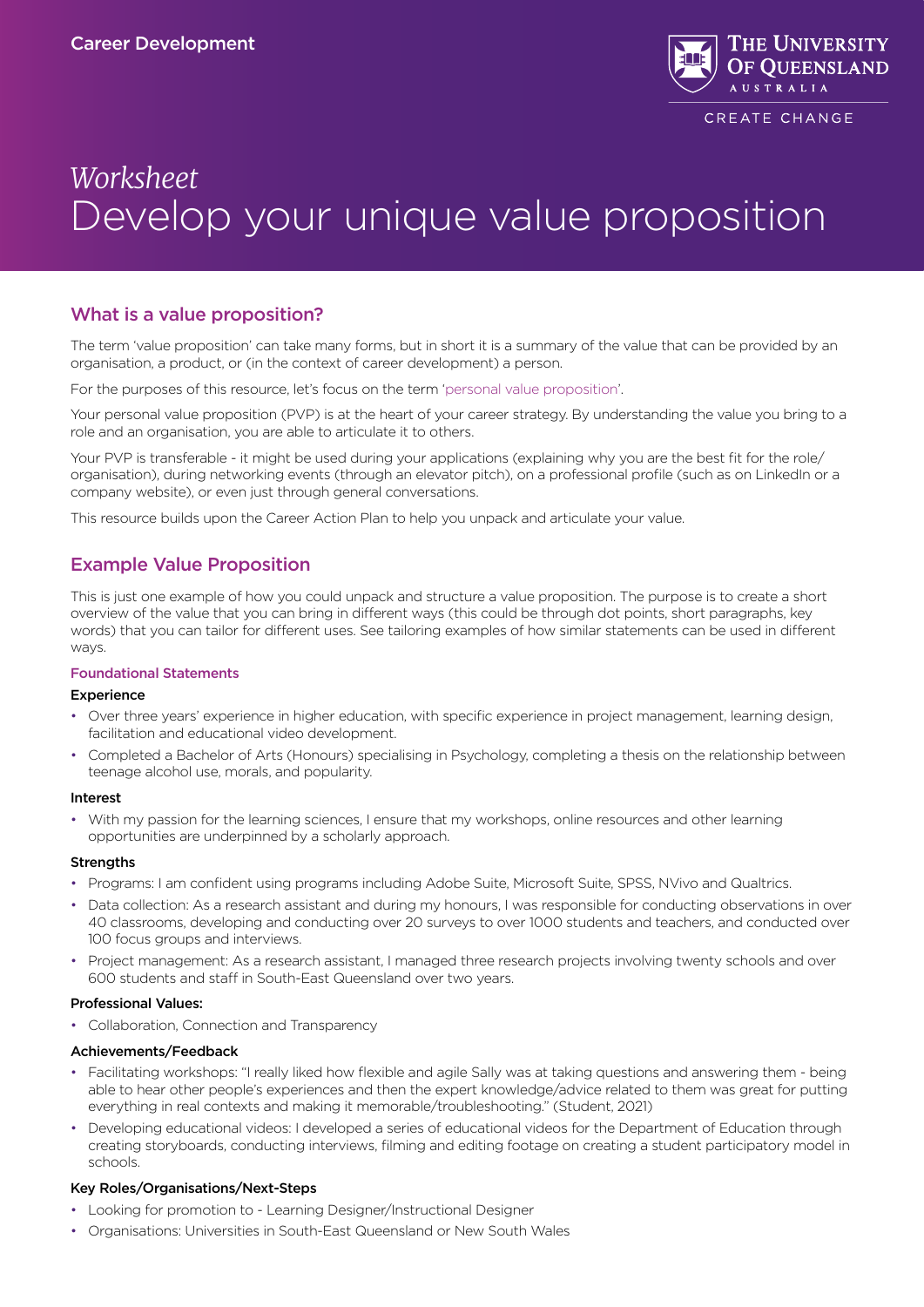#### Things I want to know more about

- What it is like to work as a learning designer within a faculty?
- What advice would current learning designers have given to their previous self?
- What are other people's favourite programs that they use as a learning designer?

#### Tailoring example

#### Cover Letter (part of introductory paragraph)

Having three years' experience in education, and a Bachelor of Arts (Honours, Psychology) focusing on learning sciences, I bring to this role a multi-disciplinary background of facilitation, multi-media, project management and educational research, that would be beneficial in designing and facilitating employability development experiences to the UQ community.

#### Resume (Career objective)

With three years' experience in higher education, I'm seeking to utilise my skills in facilitation, project management, and evaluation to empower collaborative learning experiences in higher education and to support student employability development.

#### Networking

Some prompting lines that I often use when talking to people – a conversation is two-way, but this just helps to ground my professional identity when introducing myself to others.

#### *"What do you currently do?"*

I work as an Employability Facilitator for the Career Development Team at UQ, where I develop and facilitate career development workshops and resources to embed within and outside of curriculum. Essentially, I support students and staff in unpacking their career development.

#### *"What is your background?"*

For the last three years I have been working in higher education, and in particular in employability and inclusive education research. I primarily design and facilitate career development workshops within and outside curriculum, but also have a background in multi-media, project management and research methodologies.

*Elevator pitch*

- Hi, I'm Sally and I am a current Employability Facilitator at UQ, developing and facilitating career development workshops for students.
- At the moment I have really been enjoying using H5P to develop online learning activities that complement the workshops.
- If talking a Learning Designer: Do you have a favourite program that you are using at the moment?

### Your Value Proposition

Develop your own value proposition. Remember to reflect on your career action plan (your strengths, interests, values, next-steps and key roles/organisations you're interested in).

| <b>Experience</b>          |  |
|----------------------------|--|
|                            |  |
|                            |  |
|                            |  |
| Interests                  |  |
|                            |  |
|                            |  |
|                            |  |
| <b>Strengths</b>           |  |
|                            |  |
|                            |  |
|                            |  |
| <b>Professional Values</b> |  |
|                            |  |
|                            |  |
|                            |  |